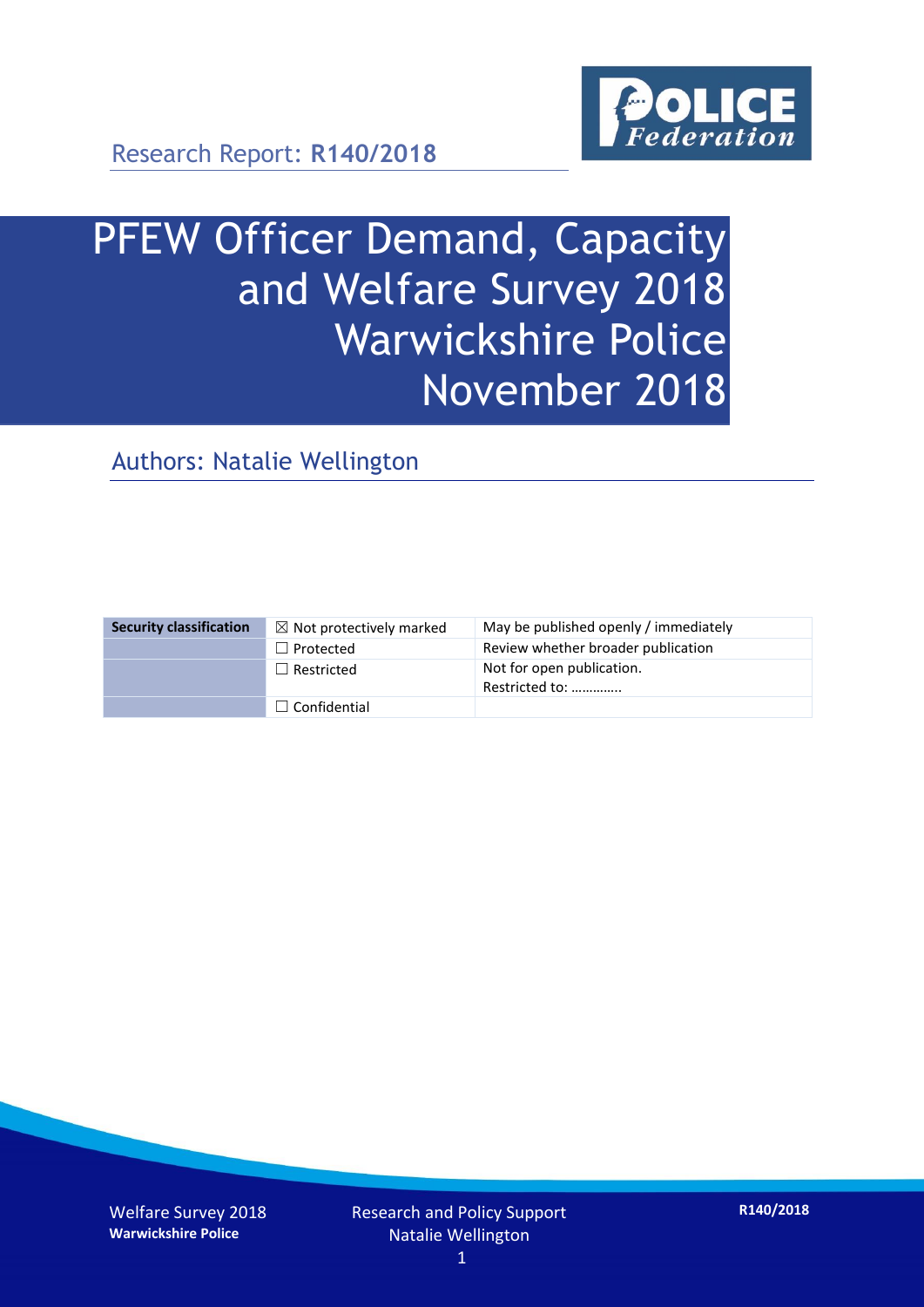# **FOREWORD**

#### **INTRODUCTION**

Over the last decade, the impact of reducing policing budgets on officer numbers has been considerable, with a 15% fall in officer numbers over a seven year period from a high of 142,056 in 2009 to 121,010 in March 2018. $^{\mathrm{i}}$  Evidence from a focus group study conducted by the PFEW<sup>ii</sup> highlighted that these reductions may be having a negative effect on officers individual wellbeing. It was within this context that the Police Federation of England and Wales (PFEW) began a biennial Demand, Capacity and Welfare Survey. The 2018 PFEW Officer Demand, Capacity and Welfare Survey is the second iteration of the survey.

This report provides a summary of responses to key questions from the 2018 PFEW Officer Demand, Capacity and Welfare Survey from respondents in Warwickshire Police.

Where appropriate, details of average responses from last year, or the police service as a whole, are also presented. However, differences across these figures have not been tested to assess whether they are statistically significant<sup>1</sup>; therefore any and all differences reported are for guidance only and must be treated with caution.

Force rankings have not been included, because not all differences are statistically significant. In addition, forces with fewer than 100 respondents were not provided with a force level report as their sample size was too small to be representative of the force as a whole and may have enabled identification of individuals based on their demographics.

Please be aware that the total number of responses for each item may vary slightly as not all items were answered by all respondents, and all percentages are rounded to the nearest whole number. In addition, the actual differences between any and all groups may be quite small and these details should be considered when interpreting the data.

 $<sup>1</sup>$  As all the data are derived from samples of the population, rather than the whole population, percentage figures calculated are strictly</sup> speaking estimates, rather than exact measures. This means that every figure has a margin of error associated with it. Hence a very small percentage difference year on year may be due to sampling, rather than to actual changes.

Welfare Survey 2018 **Warwickshire Police**

-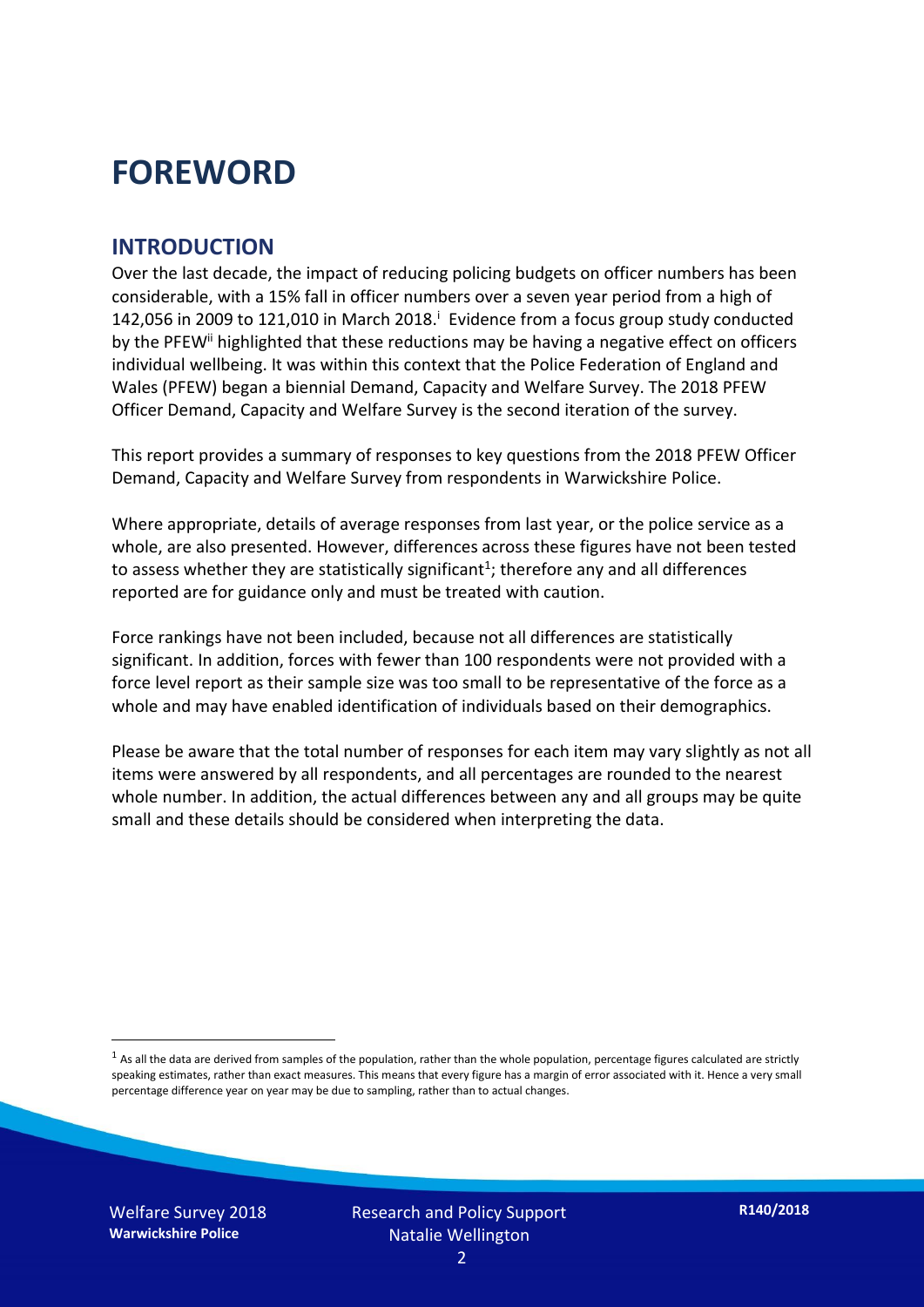#### **RESPONSE RATES AND DEMOGRAPHICS**

Survey responses were gathered over a six-week period between August and September 2018. All officers of the federated ranks in England and Wales were eligible to participate.

Analyses were conducted on a sample of 18,100 responses drawn from all 43 forces across England and Wales.<sup>2</sup> The national response rate for the 2018 survey was 15%.

Overall 4% of respondents (n=788) to the survey declined to state which force they belonged to. These responses have been included within the national data but are excluded from force-level analyses.

167 responses were received from Warwickshire Police, representing a response rate of around 21%. <sup>3</sup> The margin of error for this report has been calculated using the size of the sample and the population. At a 95% confidence level, this force report has a 7% margin of error. If the margin of error is less than 5%, it can be considered to be within the normal bounds of academic rigor.<sup>4</sup> If this threshold has not been met, the results from this report must be interpreted with caution.

74% of responses from Warwickshire Police were received from male officers and 22% of responses were from female officers. The other 4% preferred not to say. In regards to rank, 73% of respondents from Warwickshire Police were Constables, 18% were Sergeants, 8% were Inspectors, and 1% were Chief Inspectors. 3% of responses from Warwickshire Police were received from Black and Minority Ethnic (BME) officers.

-

 $2$  Data were removed where the respondent indicated they were not currently a police officer or they gave implausible answers – for full exclusion criteria, please see the full report.

<sup>3</sup> Based on March 2018 Home Office figures of officer headcount, for full details please see item ii in the reference section.

<sup>4</sup> The generally accepted academic standards is a 95% confidence level with a 5% (or less) margin of error.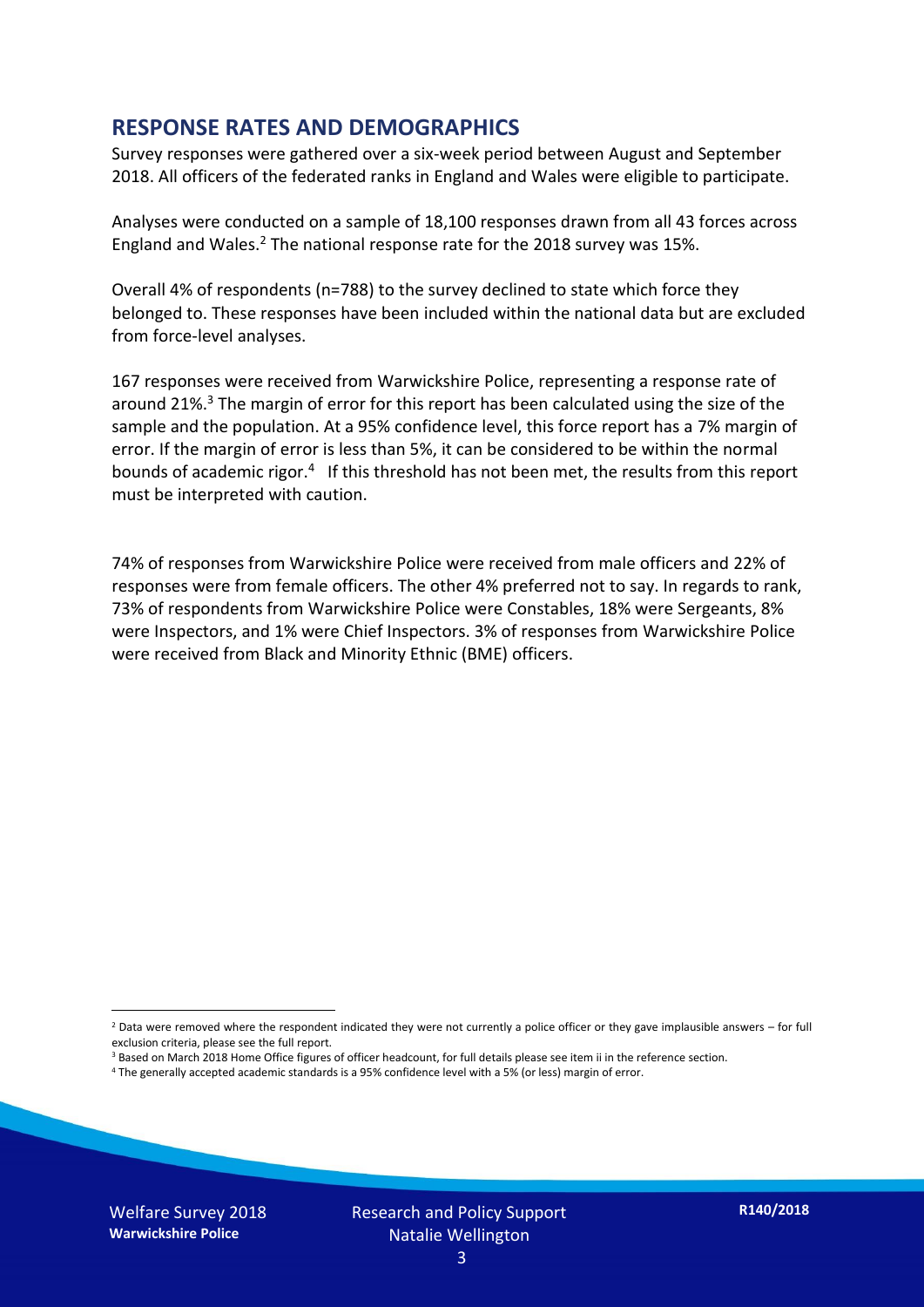## **INFOGRAPHIC**



### **Who responded?**

**167** responses were received from Warwickshire Police, representing a **21%** response rate



Welfare Survey 2018 **Warwickshire Police**

Research and Policy Support Natalie Wellington 4

**R140/2018**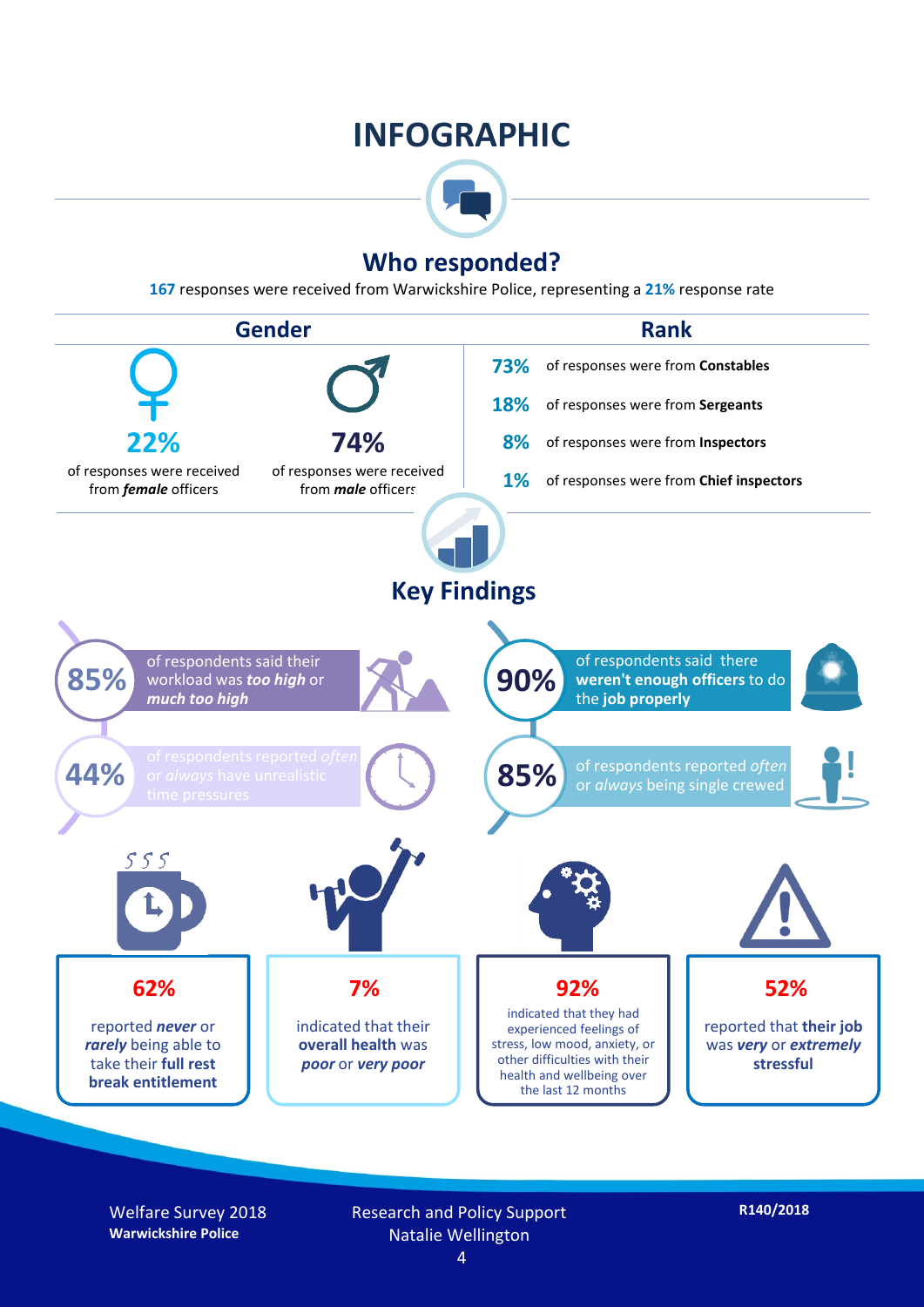## **Executive Summary**

- **167** responses were received from Warwickshire Police, representing a response rate of around **21%**.
- The average (mean) rating for overall Job satisfaction for respondents from Warwickshire Police was **4/10.**
- Frequent single crewing (often or always) was reported by **85%** of respondents from Warwickshire Police.
- **62%** of respondents from Warwickshire Police reported *never* or *rarely* being able to take their **full rest break entitlement***;* the proportion in 2016.
- **85%** of respondents from Warwickshire Police said their **workload** was *too high* or *much too high;* the proportion in 2016.
- **44%** of respondents from Warwickshire Police reported *often* or *always* **having unrealistic time pressures***;* the proportion in 2016.
- **90%** of respondents from Warwickshire Police said there **weren't enough officers to do the job properly***;* the proportion in 2016.
- **10%** said that they had **enough time engage in proactive policing** in their team/unit*;* the proportion in 2016.
- **7%** of respondents from Warwickshire Police indicated that their **overall health** was *poor* or *very poor.*
- **92%** of respondents from Warwickshire Police indicated that they had **experienced feelings of stress, low mood, anxiety, or other difficulties with their health and wellbeing** over the last 12 months.
- **52%** of respondents from Warwickshire Police reported that their job was *very* or *extremely* **stressful***;* the proportion in 2016.
- **17%** of Warwickshire Police respondents reported that they had suffered **one or more injuries** that required medical attention as a result of **work-related violence** in the last year.
- **13%** of Warwickshire Police respondents reported that they had suffered **one or more injuries** that required medical attention as a result of **work-related accidents**  in the last year.
- **45%** of respondents from Warwickshire Police felt that someone would be **treated differently (in a negative way)** if they disclosed difficulties with their mental health and wellbeing; the proportion in 2016.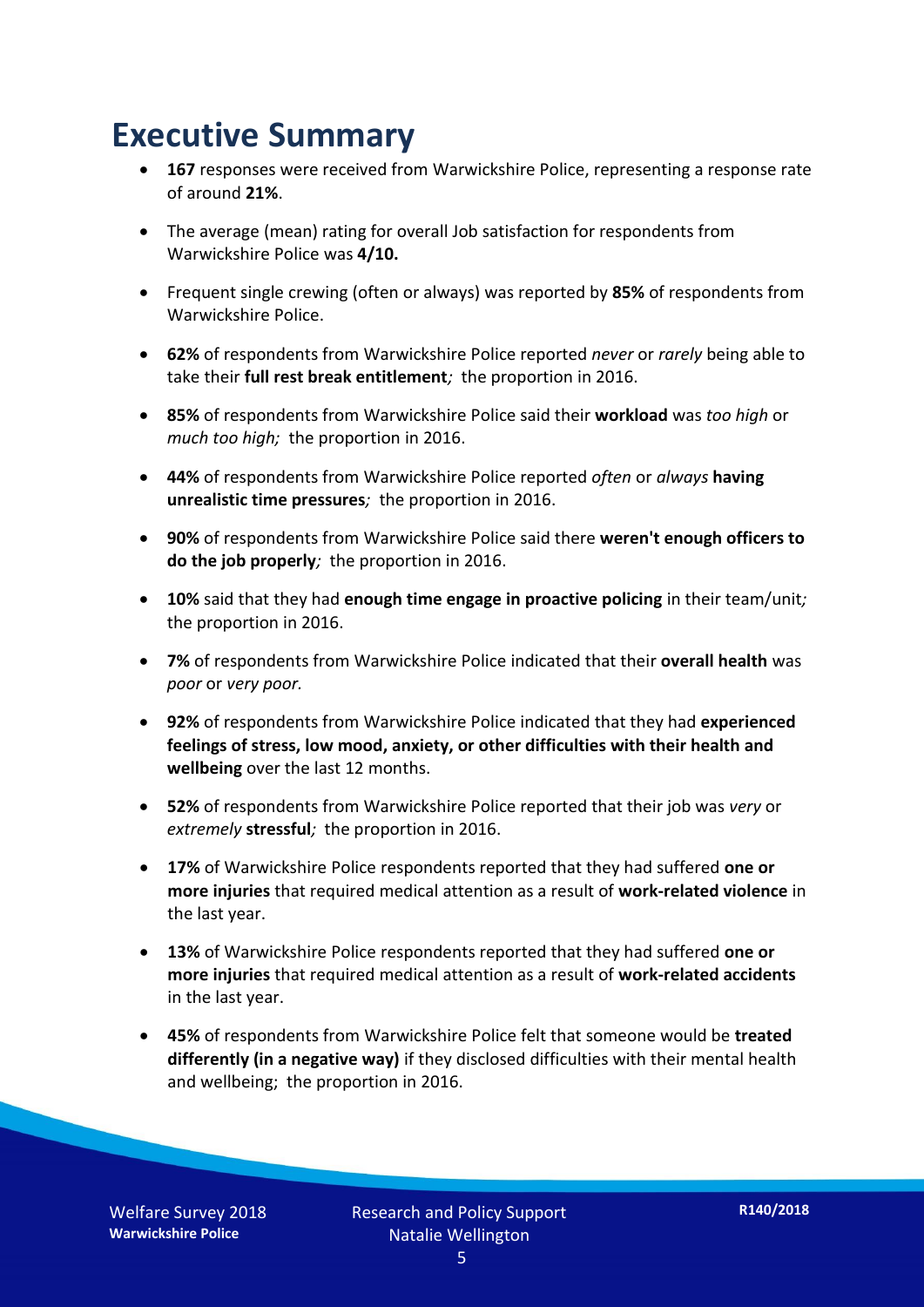# **1. WORKING ARRANGEMENTS**

#### **1.1. OVERALL JOB SATISFACTION**

Respondents were asked to rate their overall job satisfaction between 0 and 10, where 0 was 'not at all satisfied' and 10 was 'completely satisfied.'

The average (mean) rating for overall job satisfaction for respondents from Warwickshire Police was 4/10 (range 0-10), with 36% of respondents reporting an overall job satisfaction rating of 2 or less.

This can be compared to the National average of 4/10, and 32% of respondents reported an overall job satisfaction rating of 2 or less.

#### **1.2. SHIFTS**

4% of respondents from Warwickshire Police reported that their formal shift duration was more than the 8-10 hours advised by the Health and Safety Executive<sup>iii</sup> and the Police Negotiating Board,<sup>iv</sup> and 1% of respondents indicated a shift length of 12 hours or more.

7% of the national sample indicated that their formal shift duration was more than 8-10 hours, and 5% indicated a shift length of 12 hours or more.

#### **1.3. SINGLE CREWING**

Among respondents from Warwickshire Police, for whom this item was applicable, 85% reported being single crewed either *often* or *always* over the previous 12 month period. This can be compared with 75% of respondents from the national sample.

#### **1.4. BREAKS, REST DAYS AND ANNUAL LEAVE**

62% of respondents from Warwickshire Police reported *never* or *rarely being* able to take their full rest break entitlement, and 63% reported having had two or more rest days cancelled in the previous 12 month period. In addition, 20% of respondents from Warwickshire Police told us that they have not been able to take their full annual leave entitlement in the previous 12 month period.

Historical comparison for items relating to breaks, rest days and annual leave for **Warwickshire Police**, are provided in Table 1.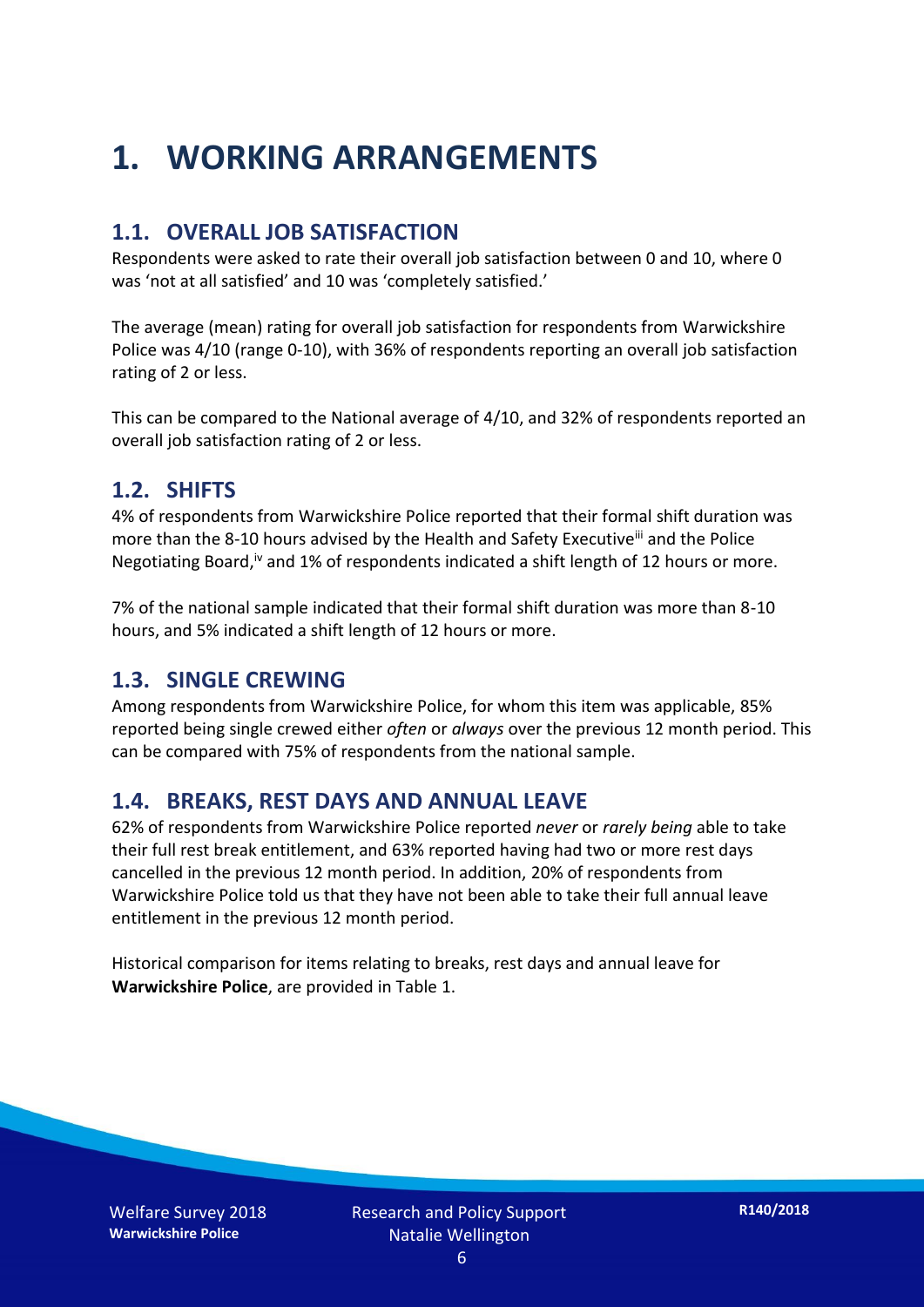| Table 1: Force level figures for breaks, rest days and<br>annual leave     | 2016 | 2018 |
|----------------------------------------------------------------------------|------|------|
| Reported being never or rarely able to take full rest<br>break entitlement |      | 62%  |
| Reported having 2 or more rest days cancelled in the<br>previous 12 months |      | 63%  |
| Reported being unable to take their full annual leave<br>entitlement       |      | 20%  |

Historical comparisons for items relating to breaks, rest days and annual leave for the **police service as a whole**, are provided in the table below.

| Table 2: National figures for breaks, rest days and<br>annual leave        | 2016 | 2018 |
|----------------------------------------------------------------------------|------|------|
| Reported being never or rarely able to take full rest<br>break entitlement | 53%  | 52%  |
| Reported having 2 or more rest days cancelled in the<br>previous 12 months | 76%  | 67%  |
| Reported being unable to take their full annual leave<br>entitlement       | 33%  | 31%  |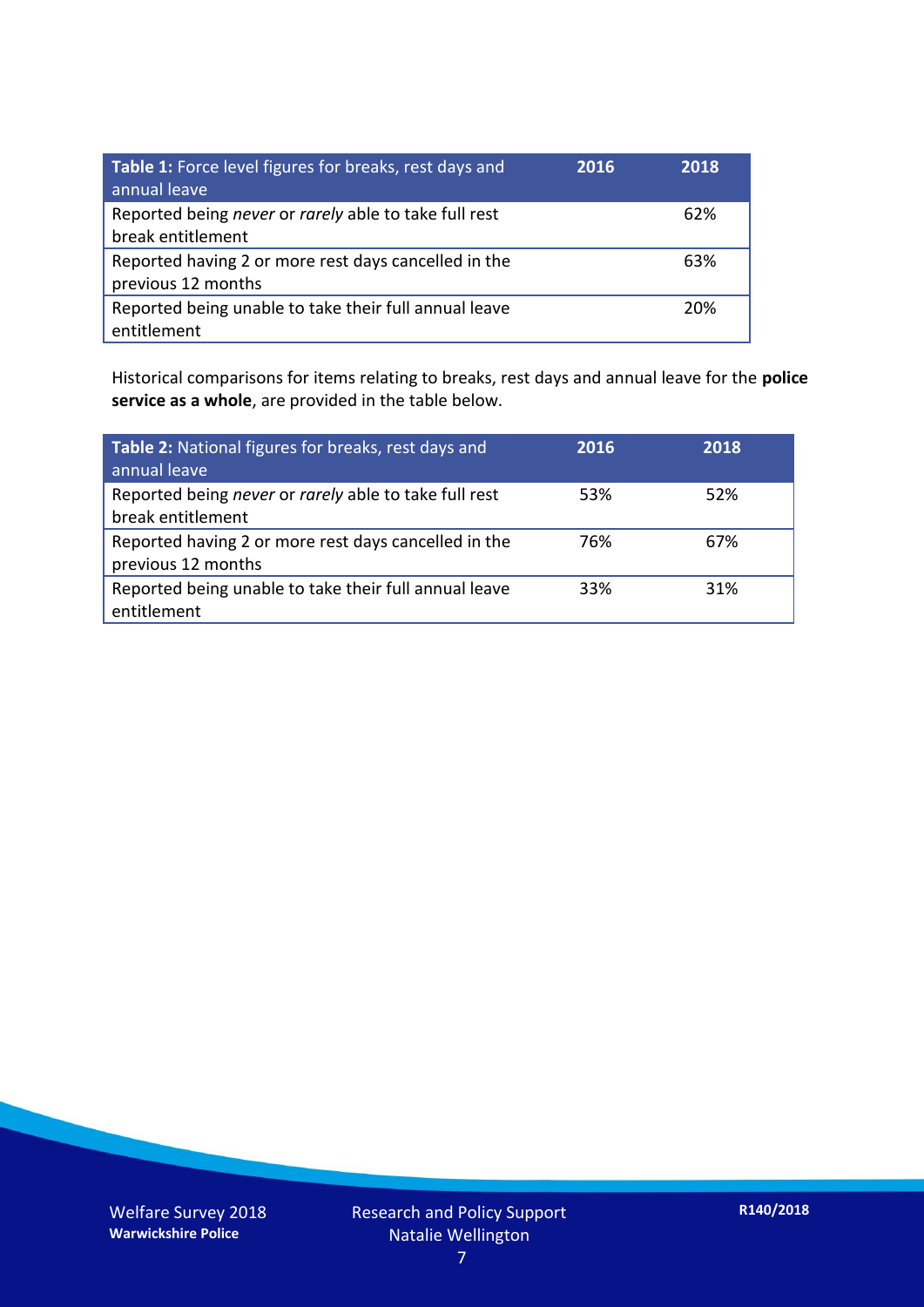# **2. DEMAND**

### **2.1. WORKLOAD**

85% of respondents from Warwickshire Police told us that their workload is currently *too high*, or *much too high* – *higher than* the proportion from the national sample (72%) and the proportion reported by Warwickshire Police in the 2016 Demand, Capacity and Welfare Survey.

### **2.2. HSE MANAGEMENT STANDARDS**

The UK Health and Safety Executive published the Management Standards Indicator Tool (MSIT) to assist organisations in the assessment of workers exposure to dimensions of the psychosocial work environment that, if not properly managed, can lead to harm to health.<sup>v</sup> The 25-item version of the MSIT<sup>vi</sup> contains four items that measure job demands, which were included as part of the Demand, Capacity and Welfare Survey.

46% of respondents from Warwickshire Police told us that they *often* or *always* have unachievable deadlines, and 61% that they *often* or *always* have to neglect some tasks because they have too much to do.

Historical comparisons for the MSIT job demand items for **Warwickshire Police** are provided in the table below.

| Table 3: Force level figures for HSE MSIT job demands | 2018<br>2016 |
|-------------------------------------------------------|--------------|
| Often or always have unrealistic time pressures       | 44%          |
| Often or always pressured to work long hours          | 40%          |
| Often or always have to neglect some tasks because    | 61%          |
| they have too much to do                              |              |
| Often or always have unachievable deadlines           | 46%          |

Historical comparison for the MSIT job demand items for the **police service as a whole**, are provided in the table below.

| Table 4: National figures for HSE MSIT job demands | 2016 | 2018 |
|----------------------------------------------------|------|------|
| Often or always have unrealistic time pressures    | 35%  | 40%  |
| Often or always pressured to work long hours       | 26%  | 29%  |
| Often or always have to neglect some tasks because | 43%  | 54%  |
| they have too much to do                           |      |      |
| Often or always have unachievable deadlines        | 29%  | 38%  |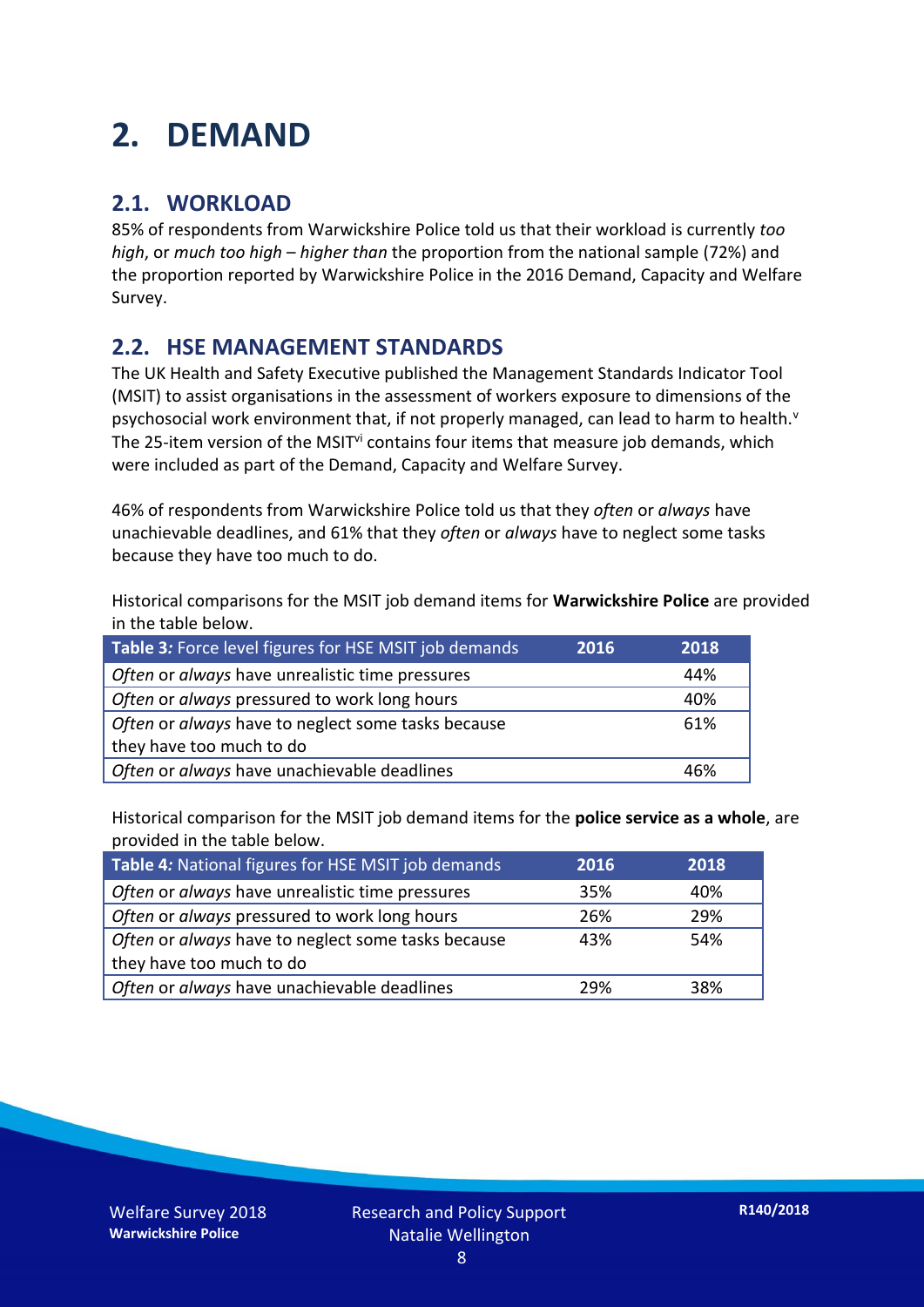### **2.3. AMOUNT AND PACE OF WORK**

84% of respondents from Warwickshire Police *disagreed* or *strongly disagreed* that they were able to meet all of the conflicting demands on their time, whilst 10% *agreed* or *strongly agreed* that they had enough time engage in proactive policing in their team/unit. The proportion of officers from Warwickshire Police reporting to have enough time to engage in proactive policing is the proportion in 2016.

Across the police service as a whole, 74% of respondents *disagreed* or *strongly disagreed* that they were able to meet all of the conflicting demands on their time and 90% *disagreed* or *strongly disagreed* that there are enough officers to manage all the demands made on their team/unit.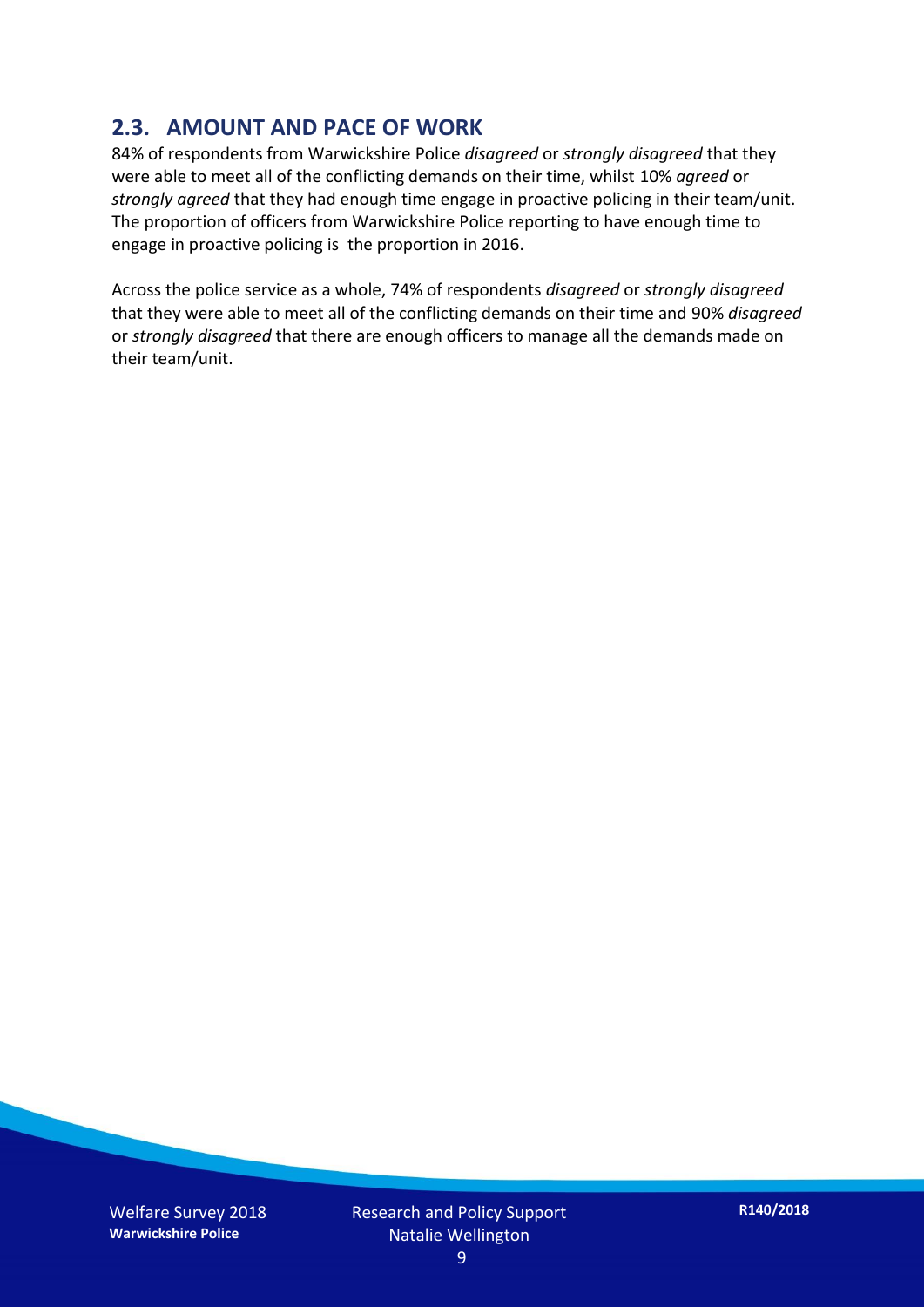# **3. CAPACITY**

### **3.1. MINIMUM OFFICER STAFFING**

63% of respondents from Warwickshire Police indicated that their team or unit had a minimum officer staffing level.

Among respondents whose team or unit had a minimum officer staffing level, 36% indicated that this level was *never* or *rarely* achieved. This can be compared to 2016 where of respondents from Warwickshire Police indicated that the minimum officer staffing level was *never* or *rarely* achieved.

#### **3.2. OFFICER STAFFING ARRANGEMENTS**

83% of respondents *disagreed* or *strongly disagreed* that the way officer staffing levels are determined in their team/unit seems to be effective; the proportion reported in 2016.

Historical comparisons of two key items relating to capacity to deal with demand for **Warwickshire Police** are provided in the table below.

| Table 5: Force level figures for key items relating to capacity                                                     |                                                      |      |  |
|---------------------------------------------------------------------------------------------------------------------|------------------------------------------------------|------|--|
| <b>Statements</b>                                                                                                   | % of respondents who<br>disagreed with the statement |      |  |
|                                                                                                                     | 2016                                                 | 2018 |  |
| There are enough officers in my team/unit for me to do<br>my job properly                                           |                                                      | 90%  |  |
| In my experience, we generally have enough officers to<br>manage all the demands being made on us as a<br>team/unit |                                                      | 95%  |  |

Historical comparisons of the same items for the **police service as a whole** are provided in the table below.

| Table 6: National figures for key items relating to capacity                                                        |                                                      |      |  |  |
|---------------------------------------------------------------------------------------------------------------------|------------------------------------------------------|------|--|--|
| <b>Statements</b>                                                                                                   | % of respondents who<br>disagreed with the statement |      |  |  |
|                                                                                                                     | 2016                                                 | 2018 |  |  |
| There are enough officers in my team/unit for me to do<br>my job properly                                           | 78%                                                  | 83%  |  |  |
| In my experience, we generally have enough officers to<br>manage all the demands being made on us as a<br>team/unit | 85%                                                  | 90%  |  |  |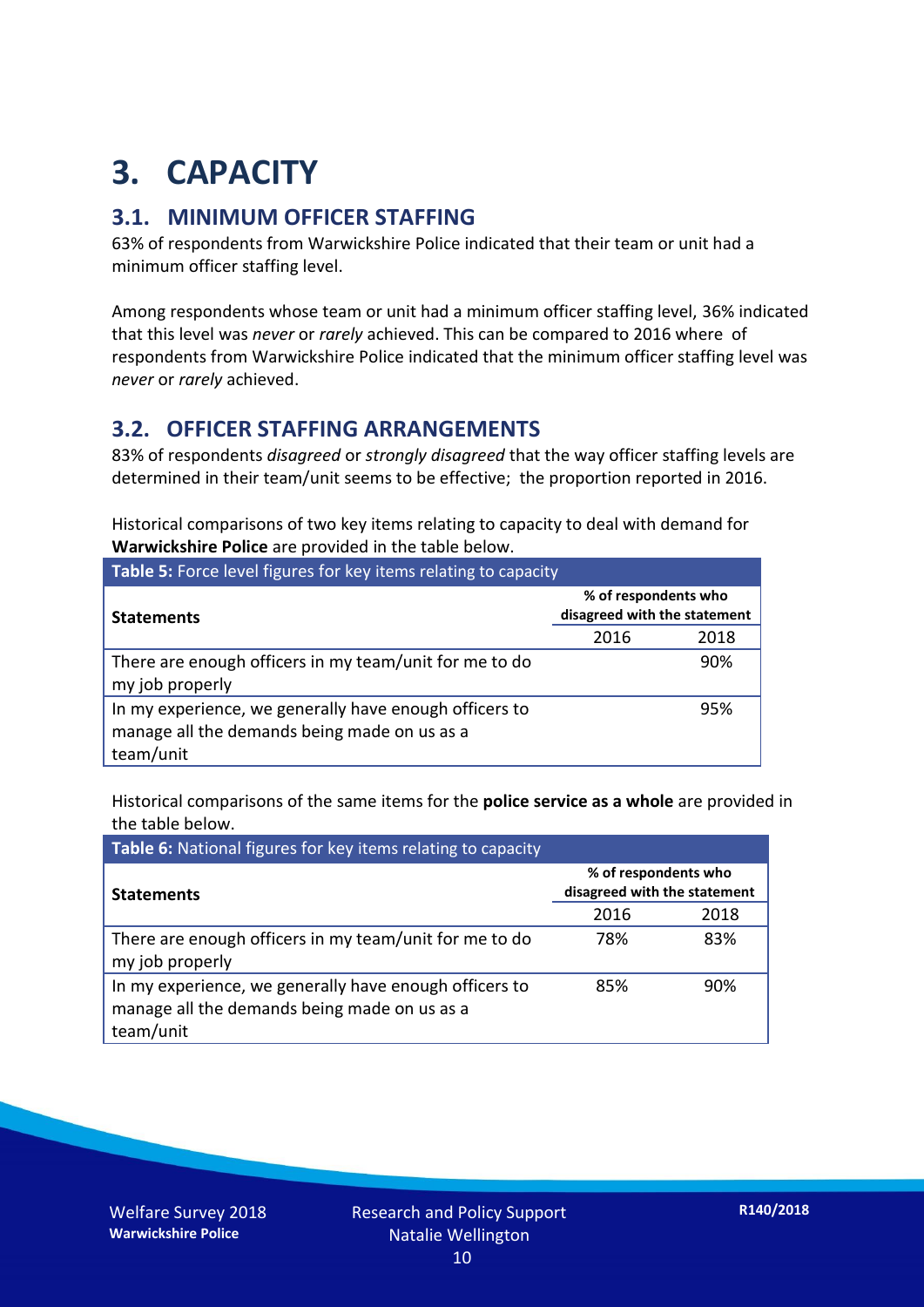# **4. HEALTH AND WELLBEING**

### **4.1. OVERALL LIFE SATISFACTION**

Respondents were asked to rate their overall life satisfaction between 0 and 10, where 0 was 'not at all satisfied' and 10 was 'completely satisfied.'

The average (mean) rating for overall life satisfaction for respondents from Warwickshire Police was 5/10 (range 0-9). 17% of respondents reported life satisfaction rating of 2 or less.

These results can be compared to the National average of 6/10, with 15% of respondents reporting an overall life satisfaction rating of 2 or less.

#### **4.2. OVERALL PHYSICAL HEALTH**

Participants were asked to rate their overal health on a scale from *very good* to *very poor*. An historical comparison for both national and local figures for this item are below.

| Table 7: Self-rated overall physical health |                       | 2016 | 2018 |
|---------------------------------------------|-----------------------|------|------|
|                                             | Very poor             |      | 0%   |
|                                             | Poor                  |      | 7%   |
| <b>Force level figures</b>                  | Neither good nor poor |      | 16%  |
|                                             | Good                  |      | 64%  |
|                                             | Very good             |      | 12%  |
| <b>National figures</b>                     | Very poor             | 1%   | 1%   |
|                                             | Poor                  | 11%  | 6%   |
|                                             | Neither good nor poor | 23%  | 17%  |
|                                             | Good                  | 53%  | 54%  |
|                                             | Very good             | 13%  | 23%  |

#### **4.3. SINGLE ITEM INDICATOR OF STRESS**

Work related stress was measured using a single-item measure. 52% of respondents from Warwickshire Police presented with a non-diagnostic case of work-related stress.<sup>vii</sup>

This is the proportion reported in the 2016 iteration of this survey and *higher than* the proportion reported in this year's national results.

Stress outside of work was assessed using an adaptation of the work-related stress measure. 17% of respondents from Warwickshire Police presented with a non-diagnostic case of stress outside of work.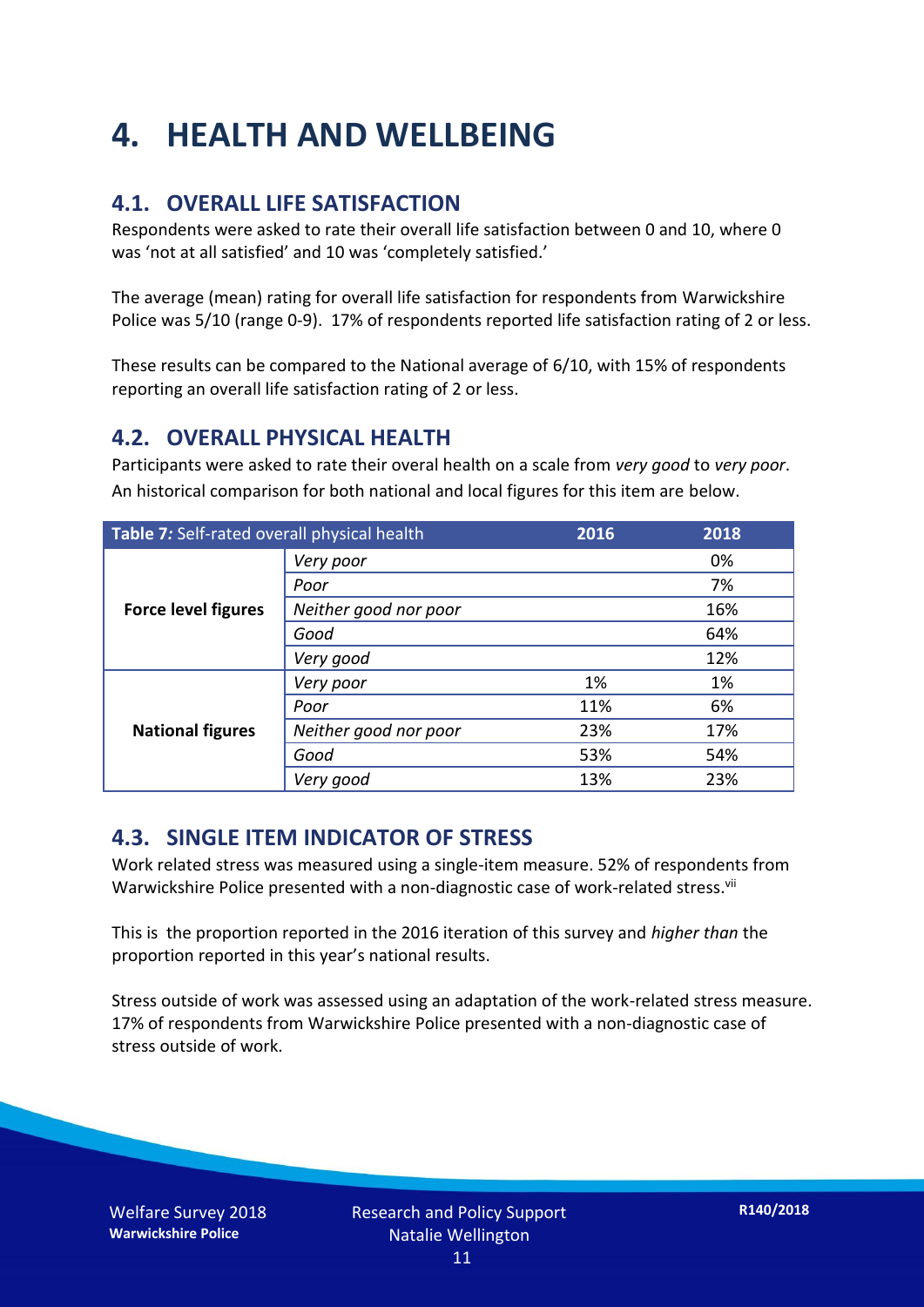### **4.4. SINGLE ITEM INDICATOR FOR MENTAL HEALTH**

A top-level broad overview of mental wellbeing was established using an item that asked respondents to indicate whether they had experienced feelings of stress, low mood, anxiety, or other difficulties with their health and wellbeing over the last 12 months.

92% of respondents from Warwickshire Police indicated that they had experienced feelings of stress, low mood, anxiety, or other difficulties with their health and wellbeing over the last 12 months; with 96% also indicating that these feelings were caused, or made worse by work.

#### **4.5. MENTAL WELLBEING**

Mental wellbeing can be broadly conceptualized as having two dimensions. The first concerns positive affect (i.e. pleasurable aspects of wellbeing such as feelings of optimism, cheerfulness, and relaxation). The second concerns psychological functioning (i.e. such as clear thinking, self-acceptance, personal development, competence, and autonomy).

To investigate mental wellbeing in more detail the two-dimensional structure of mental wellbeing described above was assessed using the short Warwick-Edinburgh Mental Wellbeing Scale (SWEMWBS). viii The scale asks individuals to rate their experience during the last two weeks for seven positively framed statements.

SWEMWBS findings for **Warwickshire Police** are presented in the table below alongside those for national sample for 2016 and 2018.

**Table 8**: % of respondents that reported experiencing the following positive aspects of wellbeing *rarely* or *none of the time* over the previous 2 weeks

| <b>SWEMWBS item</b>                           | <b>National figures</b> |      | <b>Force level figures</b> |      |
|-----------------------------------------------|-------------------------|------|----------------------------|------|
|                                               | 2016                    | 2018 | 2016                       | 2018 |
| I've been feeling optimistic about the future | 62%                     | 36%  |                            | 46%  |
| I've been feeling useful                      | 28%                     | 25%  |                            | 25%  |
| I've been feeling relaxed                     | 60%                     | 48%  |                            | 60%  |
| I've been dealing with problems well          | 20%                     | 19%  |                            | 27%  |
| I've been thinking clearly                    | 16%                     | 16%  |                            | 20%  |
| I've been feeling close to other people       | 34%                     | 28%  |                            | 36%  |
| I've been able to make up my own mind         | 13%                     | 10%  |                            | 12%  |
| about things                                  |                         |      |                            |      |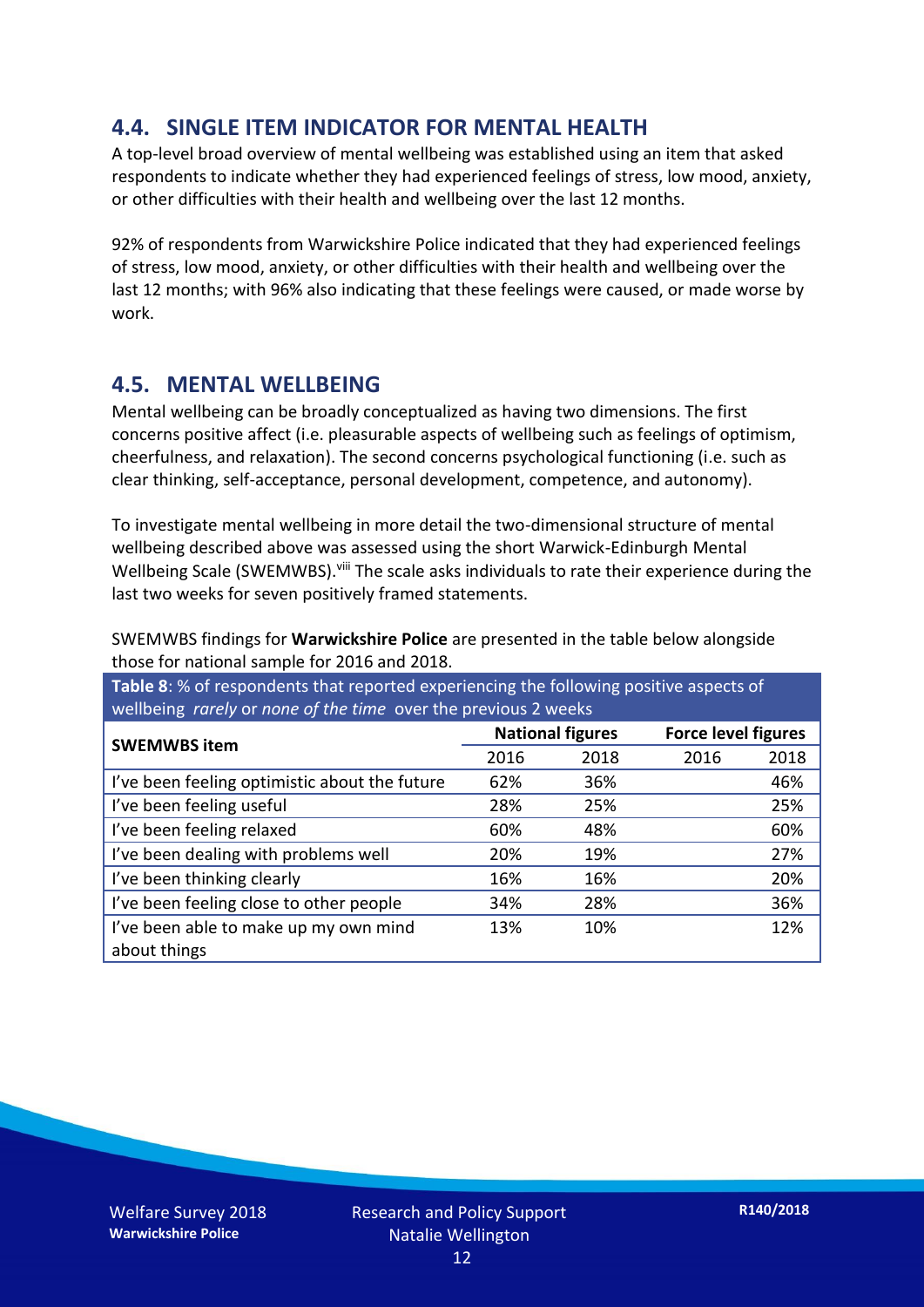#### **4.6. HELP SEEKING**

A question was applied to identify those who had ever **sought help** for feelings of stress, low mood, anxiety, or any other difficulties with mental health and wellbeing. Examples of sources of help were provided including GP, occupational health department, psychologist, therapist, and counsellor.

42% of responses from Warwickshire Police had previously sought help for feelings of stress, low mood, anxiety or other difficulties with their mental health and wellbeing, 61% of which had done so within the last 12 months.

Welfare Survey 2018 **Warwickshire Police**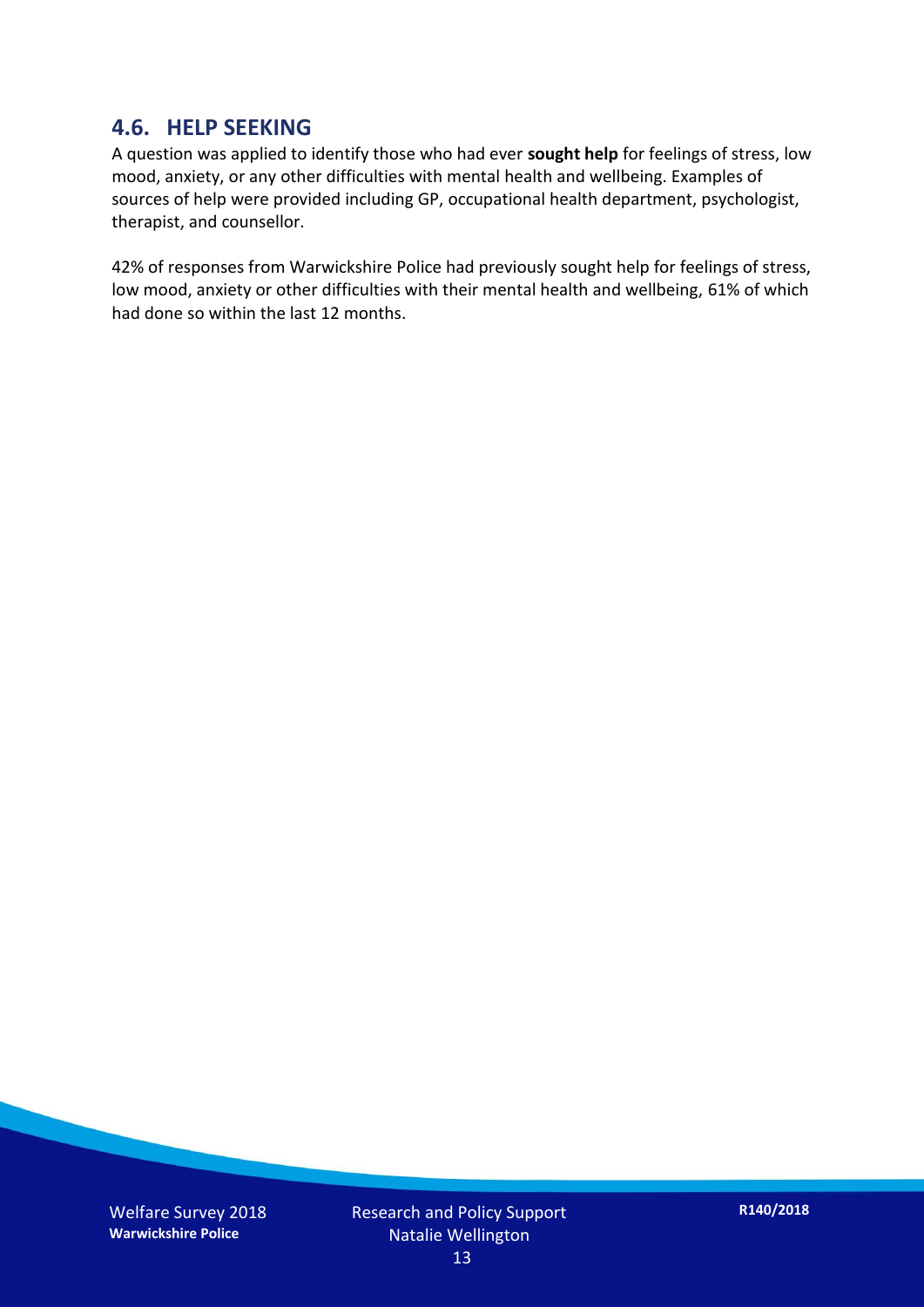# **5. ABSENCE BEHAVIOUR**

## **5.1. ABSENCE**

54% of respondents from Warwickshire Police reported one or more days of sickness absence and 37% of respondents indicated that at least one day of their sickness absence was attributable to stress, depression, or anxiety.

The national proportion of respondents who had taken one or more days of sickness absence was 56% and 32% of respondents indicated that at least one day of their sickness absence was attributable to stress, depression, or anxiety.

### **5.2. PRESENTEEISM AND LEAVEISM**

Presenteeism is the act of attending work while ill. This has been shown to be associated with subsequent health decline, particularly in relation to burnout,  $\alpha$  and can to lead to elevated absenteeism.<sup>x</sup> Moreover, evidence suggests that presenteeism can compound the effects of the initial illness and negatively influence job satisfaction, resulting in negative job attitudes and withdrawal from work.<sup>xi</sup>

Leaveism is a recently coined term to describe hidden sickness absence and work undertaken during rest periods, including using allocated time off such as annual leave entitlements to take time off when they are in fact unwell.

Findings for Warwickshire Police are presented in the graph below.



#### *Figure 1: Force level figures for presenteeism and leaveism*

Welfare Survey 2018 **Warwickshire Police**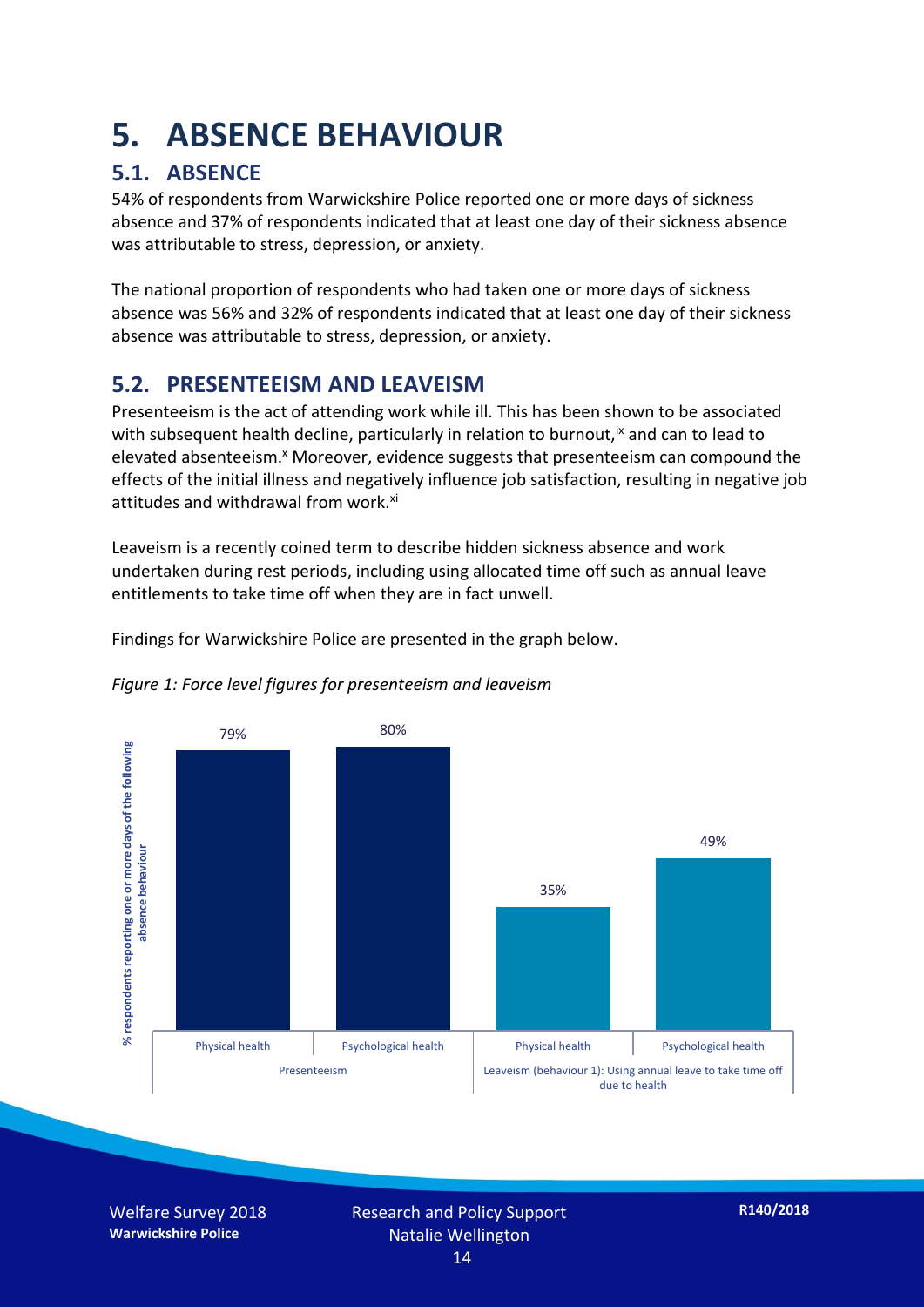# **6. Violence and physical injuries**

## **6.1. VIOLENCE**

Verbal and physical violence was assessed using four questions regarding how often officers received verbal insults, verbal threats, unarmed physical attacks, and attacks with a weapon from members of the public over the previous 12 months. Findings are presented in the table below.

**Table 9:** Force level figures for frequency of verbal and physical violence from members of the public

| Type of violent victimisation                      | % of respondents indicating frequency<br>of experience as at least once a week |      |
|----------------------------------------------------|--------------------------------------------------------------------------------|------|
|                                                    | 2016                                                                           | 2018 |
| Verbal insults (e.g., swearing, shouting, abuse)   |                                                                                | 37%  |
| Verbal threats (e.g., threat of hitting, threat of |                                                                                | 25%  |
| kicking)                                           |                                                                                |      |
| *Spitting assaults (i.e. being deliberately spat   |                                                                                | 3%   |
| upon)                                              |                                                                                |      |
| Unarmed physical attacks (e.g., struggling to      |                                                                                | 14%  |
| get free, wrestling, hitting, kicking)             |                                                                                |      |
| Use of a deadly weapon (e.g., stick, bottle, axe,  |                                                                                | 3%   |
| firearm)                                           |                                                                                |      |

\*Spitting assaults data was only available from 2018.

#### **6.2. INJURIES**

17% of Warwickshire Police respondents reported that they had suffered one or more injuries that required medical attention as a result of work-related **violence** in the last year – losing more than 102 days in sickness absence.

This is the proportion reporting one or more injuries as a result of work-related **violence** than reported in the 2016 iteration of this survey and *lower than* the proportion compared to this year's national results.

13% of Warwickshire Police respondents also reported that they had suffered one or more injuries that required medical attention as a result of work-related **accidents** in the last year – losing more than 27 days in sickness absence.

This is the proportion reporting one or more injuries as a result of work-related **accidents** in the 2016 iteration of this survey and *lower than* the proportion compared to this year's national results.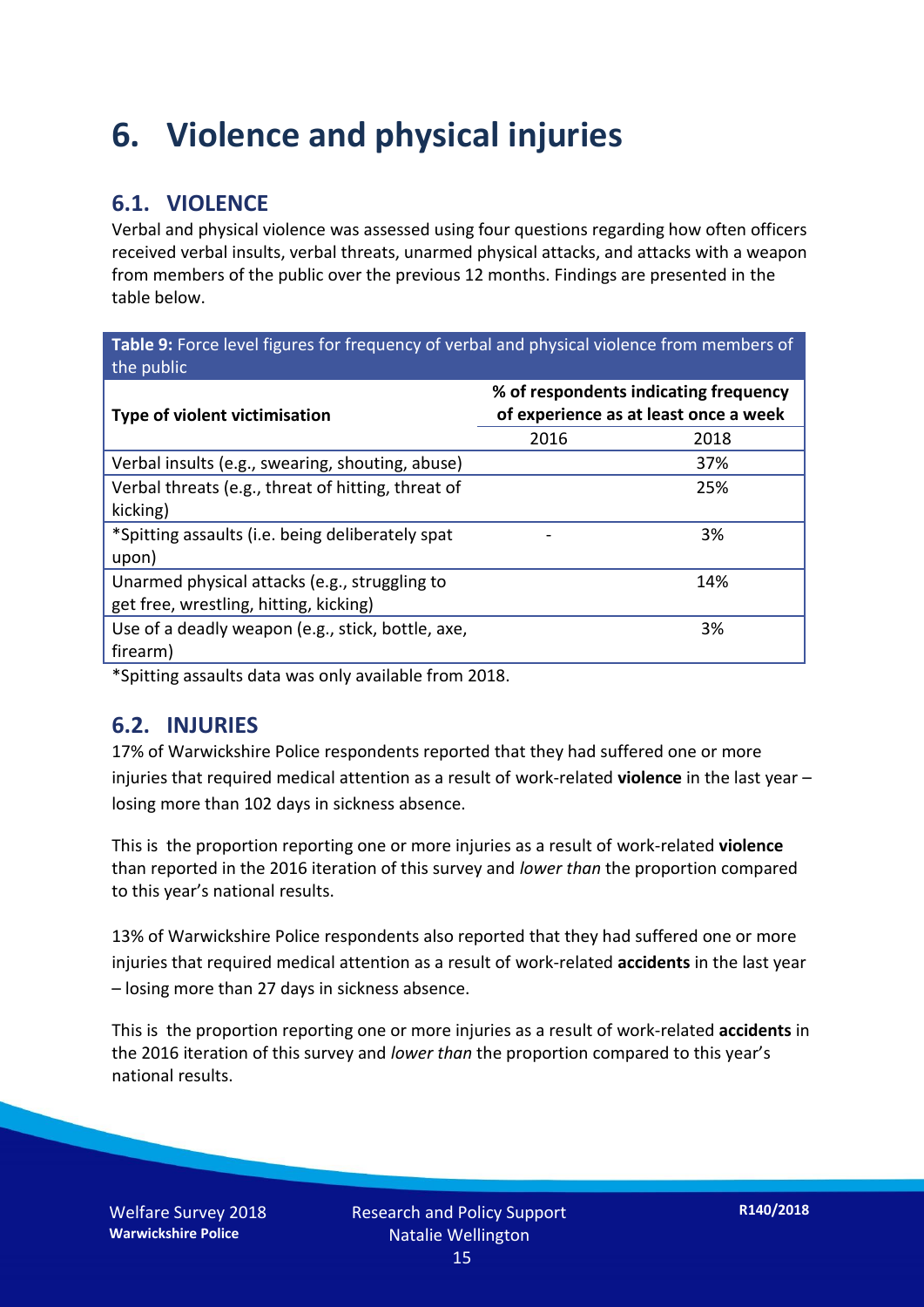# **7. ORGANISATIONAL SUPPORT: MENTAL HEALTH & WELLBEING**

Participants who indicated that they had sought help for difficulties with mental health and wellbeing were presented with additional questions concerning disclosure to a line manager.

#### **7.1. DISCLOSURE**

73% of respondents from Warwickshire Police, for whom it was applicable, reported that they had disclosed seeking mental health and wellbeing support to their line managers. This can be compared with from the same survey in 2016.

#### **7.2. REASONS FOR NON-DISCLOSURE**

Respondents who did not disclose to their line managers that they had sought mental health and wellbeing support, were asked to indicate why. Findings are presented in the table below.

| Table 10: Reasons for non-disclosure                        |                     |          |  |
|-------------------------------------------------------------|---------------------|----------|--|
|                                                             | % of total mentions |          |  |
| <b>Item</b>                                                 | Force level         | National |  |
|                                                             | figures             | figures  |  |
| I was worried that my other colleagues would find out       | 9%                  | 10%      |  |
| I thought it would negatively affect my opportunities for   | 11%                 | 11%      |  |
| promotion and/or specialising                               |                     |          |  |
| It wasn't affecting my work                                 | 6%                  | 7%       |  |
| I didn't want to be treated differently (in a negative way) | 11%                 | 13%      |  |
| I felt it was a personal matter                             | 20%                 | 20%      |  |
| I have had negative experiences of disclosing in the past   | 0%                  | 6%       |  |
| I thought it would have a negative impact on my career      | 9%                  | 10%      |  |
| There is a negative attitude in the police service towards  | 9%                  | 12%      |  |
| people who experience difficulties with their mental health |                     |          |  |
| and wellbeing                                               |                     |          |  |
| I did not think my line manager would treat me with         | 14%                 | 7%       |  |
| empathy                                                     |                     |          |  |
| For reasons other than those listed above                   | 11%                 | 4%       |  |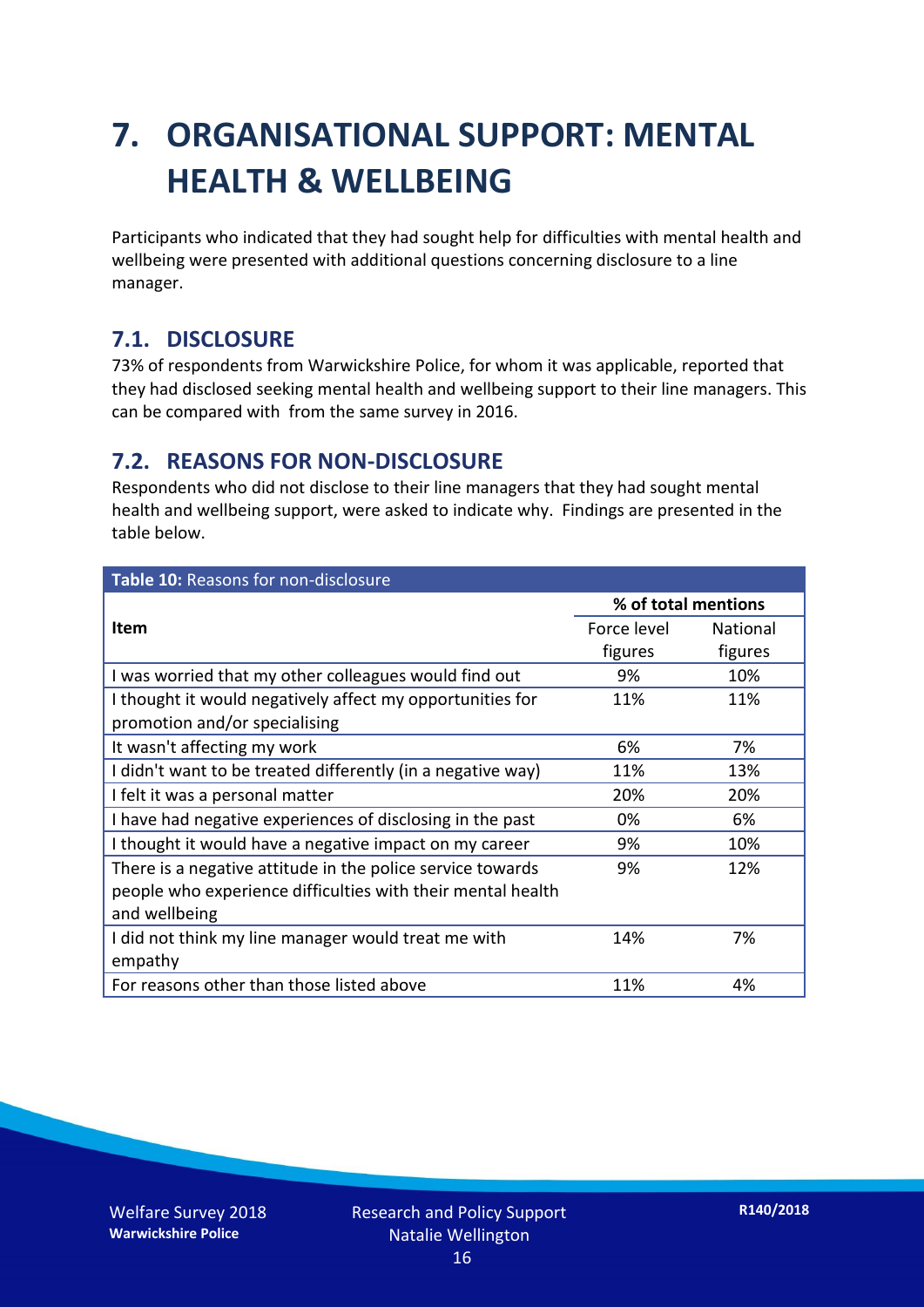### **7.3. ATTITUDES TO MENTAL HEALTH AND WELLBEING**

All respondents were asked about the attitude of the police service towards mental health and wellbeing.

Respondents were provided with a list of statements, and asked to indicate the extent to which they agreed or disagreed with the statement.

The table below shows the percentage of respondents who agreed with three key statements about the police services attitudes towards mental health and wellbeing for both Warwickshire Police, and the police service as a whole.

| Table 11: Attitudes to mental health and wellbeing |                                                    |                  |
|----------------------------------------------------|----------------------------------------------------|------------------|
| <b>Statements</b>                                  | % of respondents that agreed with<br>the statement |                  |
|                                                    | Force level figures                                | National figures |
| The police service encourages staff to talk openly | 42%                                                | 45%              |
| about mental health and wellbeing                  |                                                    |                  |
| Someone would be treated differently (in a         | 45%                                                | 37%              |
| negative way) if they disclosed difficulties with  |                                                    |                  |
| their mental health and wellbeing                  |                                                    |                  |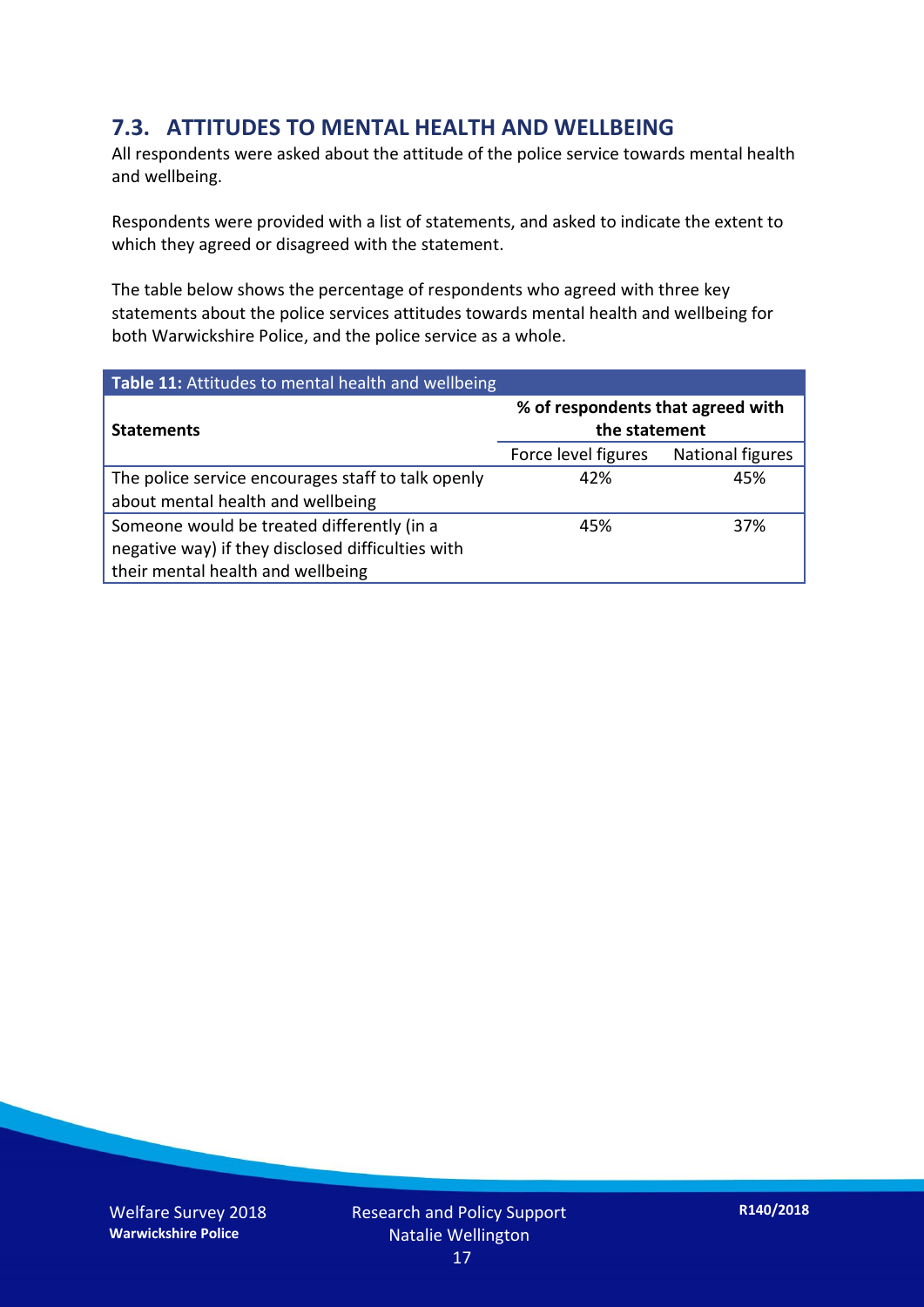# **8. Notes for JBBs**

Additional findings from the 2018 Demand, Capacity and Welfare survey are available on request from the Research and Policy department. Additional topics include, but are not limited to:

- Morale,
- Fatigue and sleep,
- Managerial mental health and wellbeing support,
- Organisational change, and
- Organisational justice.

The findings of the survey can also be broken down in more detail in terms of different demographic groups, such as rank, role or length of service. However please be aware that we can only go into a certain level of detail with this demographic data in order to preserve respondents' confidentiality.

JBBs wishing to obtain further information can contact [ResearchandDataCollection@polfed.org](mailto:ResearchandDataCollection@polfed.org) to discuss their requirements.

The Research and Policy Department only has one member of staff responsible for these data requests; please bear this in mind in terms of turnaround times and the amount of data you request when contacting the team.

All other interested parties should speak to their local JBB in the first instance.